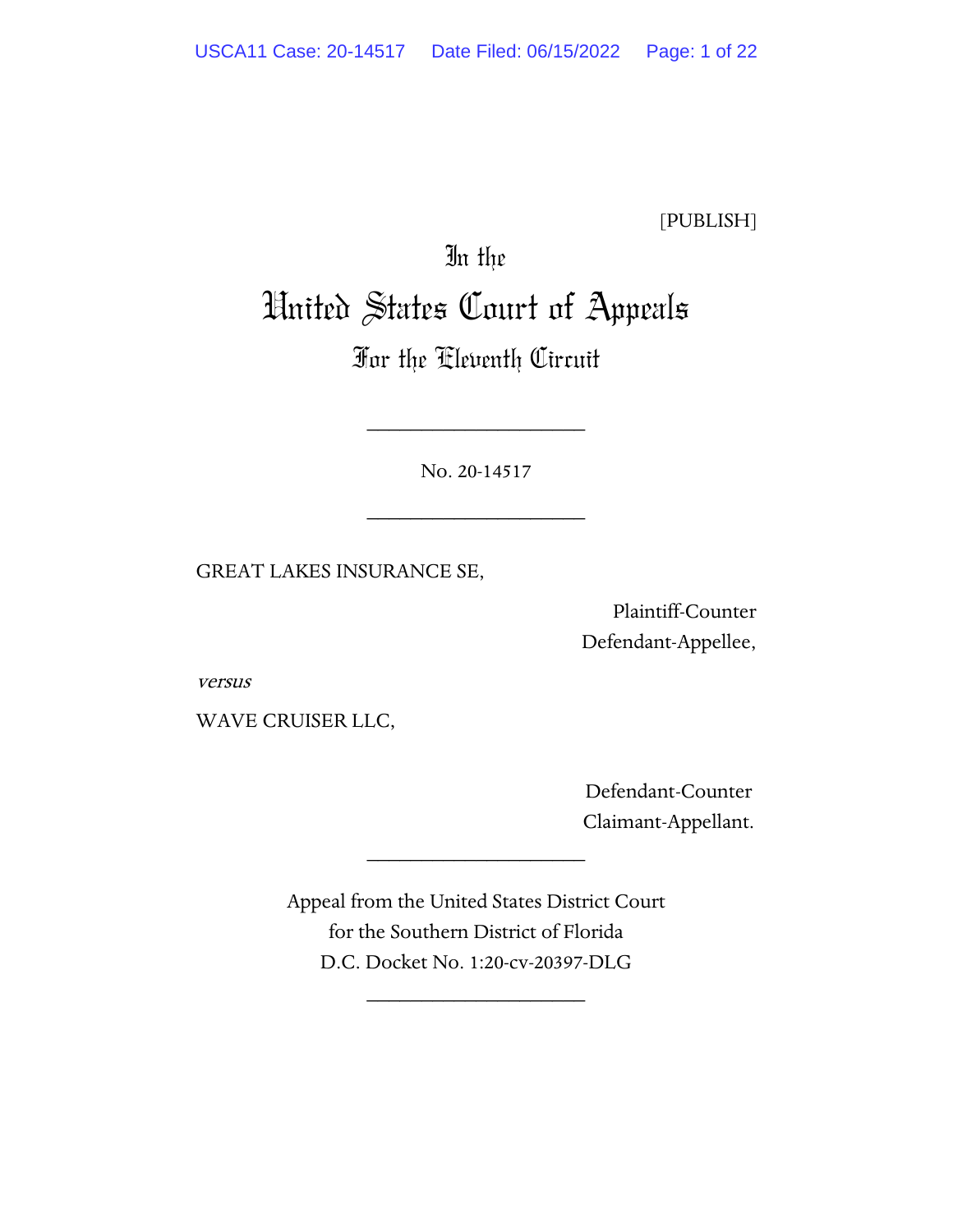Before JORDAN, JILL PRYOR, and MARCUS, Circuit Judges.

JILL PRYOR, Circuit Judge:

This case arises out of an insurance dispute between Great Lakes Insurance SE ("Great Lakes") and Wave Cruiser LLC ("Wave Cruiser"). Wave Cruiser purchased an "all risks" insurance policy from Great Lakes covering a vessel that Wave Cruiser had recently acquired. The policy did not cover engine damage unless an accidental external event caused the damage. After Wave Cruiser purchased the policy, the vessel suffered catastrophic engine failure. Wave Cruiser submitted a claim on its policy. Great Lakes denied the claim, explaining that Wave Cruiser had not shown that an external event caused the engine damage.

Great Lakes filed suit for a declaratory judgment that Wave Cruiser's policy did not afford coverage for the loss. Wave Cruiser filed counterclaims for breach of contract and breach of the duty of good faith and fair dealing. The district court granted summary judgment to Great Lakes. The district court concluded that Wave Cruiser failed to come forward with evidence that an external event caused the engine damage.

On appeal, Wave Cruiser argues that the district court incorrectly placed the burden on it to prove at trial that an external event caused the engine damage. Wave Cruiser also argues that the district court abused its discretion by considering expert testimony from a lay witness. After careful consideration, and with the benefit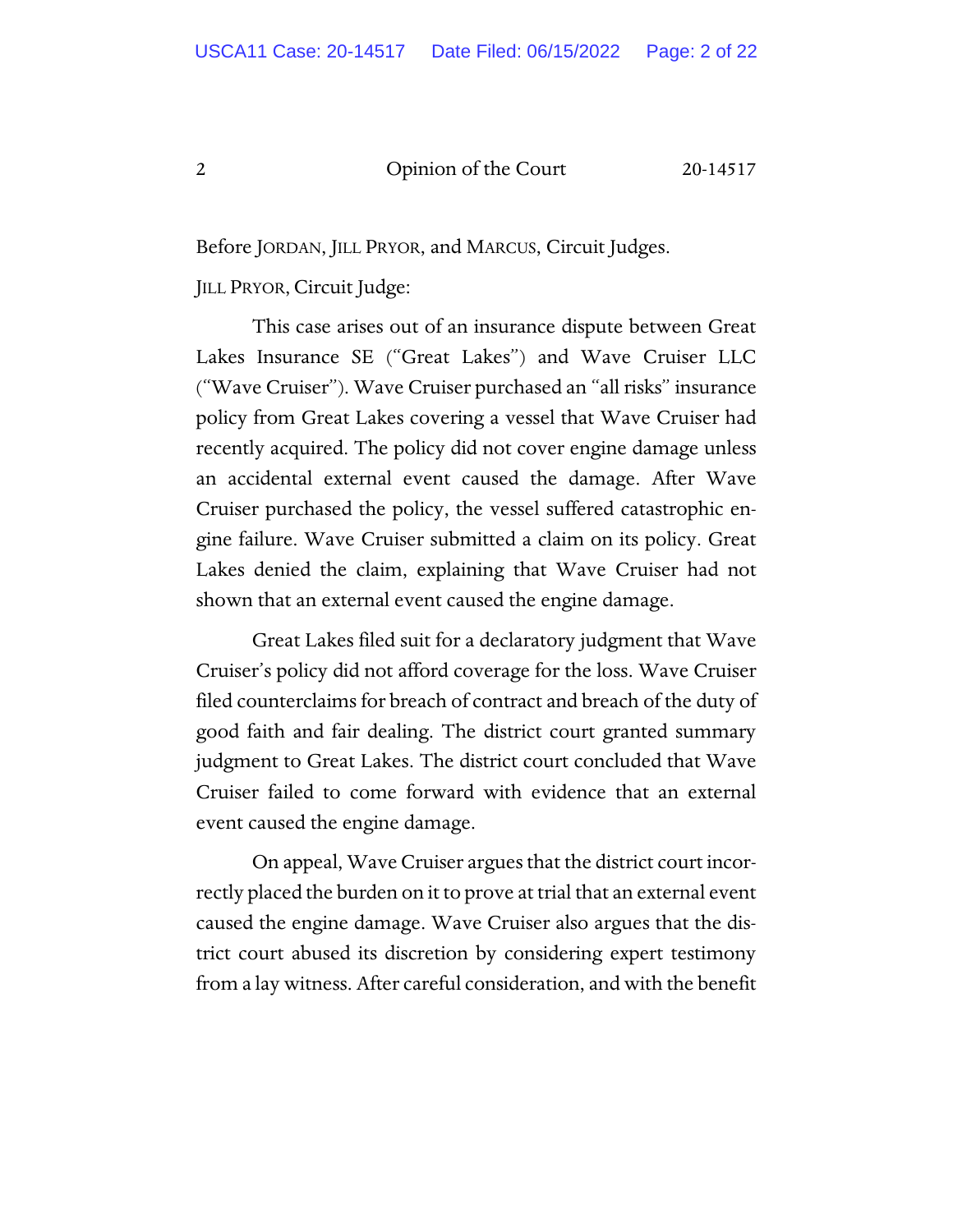20-14517 Common of the Court 3

of oral argument, we affirm. We agree with the district court that Wave Cruiser had the burden to come forward with evidence that an external event caused the engine failure. We also conclude that although the district court incorrectly considered expert opinion from a lay witness, summary judgment was appropriate because Wave Cruiser failed to create a genuine dispute of material fact as to whether an external event caused the engine failure.

# I. BACKGROUND

We begin by describing the insurance policy that Wave Cruiser purchased from Great Lakes. We then turn to the incident that caused Wave Cruiser to make a claim on that policy and the litigation that followed.

# A. The Insurance Policy

 Great Lakes issued policy No. CSRYP/175137 (the "Policy") to Wave Cruiser. The Policy provided \$310,000 in coverage for Wave Cruiser's 2003 45' Viking (the "vessel") and ran from April 25, 2019 to April 25, 2020. The Policy was "an 'all risks' form of marine insurance policy" that covered "any loss and or damage" to the vessel that was "accidental, fortuitous in nature and . . . incidental" to the vessel's use. Doc. 25-1 at 22.[1](#page-2-0) But the Policy did not provide coverage for all types of damage and contained several exclusion provisions identifying types of damage the Policy did not cover. Under Exclusion r, the Policy provided no coverage for

<span id="page-2-0"></span><sup>&</sup>lt;sup>1</sup> "Doc." numbers refer to district court docket entries.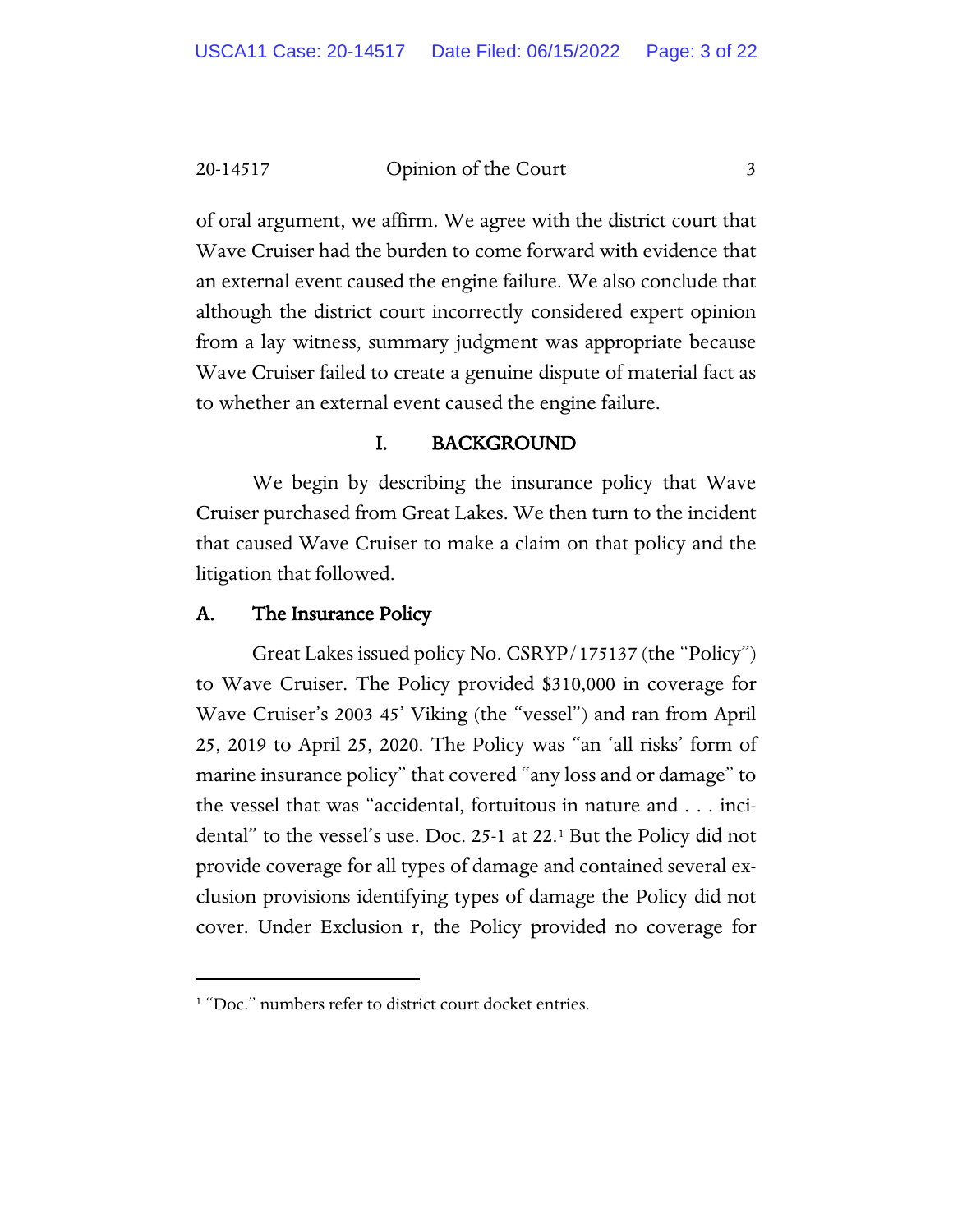"[d]amage to the Scheduled Vessel's engines . . . unless caused by an accidental external event such as collision, impact with a fixed or floating object, grounding, stranding, ingestion of foreign object, lightning strike or fire." *Id.* at 6.

The Policy also included a choice of law provision. This provision provided that "entrenched principles and precedents of substantive United States Federal Admiralty law" would govern disputes under the Policy. Doc. 25-1 at 16. If no entrenched federal admiralty principles or precedents existed, then the Policy called for the application of New York substantive law.

# B. The Vessel's Engine Failure

 Before Wave Cruiser purchased the vessel, a surveyor completed a prepurchase report on it. The surveyor concluded that the vessel and its machinery were "primarily sound." Doc. 22-3 at 13. He also recommended that the engines be inspected to make sure they worked properly. At some point a marine diesel technician performed a 2500-hour service inspection on the vessel's engines and reported that they were in "great shape." Doc. 25-5 at 3. A few months later, however, the vessel's port engine suffered cata-strophic engine failure.<sup>[2](#page-3-0)</sup> The vessel's engines had operated for 17

<span id="page-3-0"></span><sup>2</sup> In its brief, Wave Cruiser states that "[t]he engine's failure occurred well before the end of the engine's projected lifespan" but does not cite anything in the record to support this statement. Appellant Br. at 11. Wave Cruiser submitted a "Statement of Material Facts" to the district court alongside its motion for summary judgment which also stated that the engine failed before the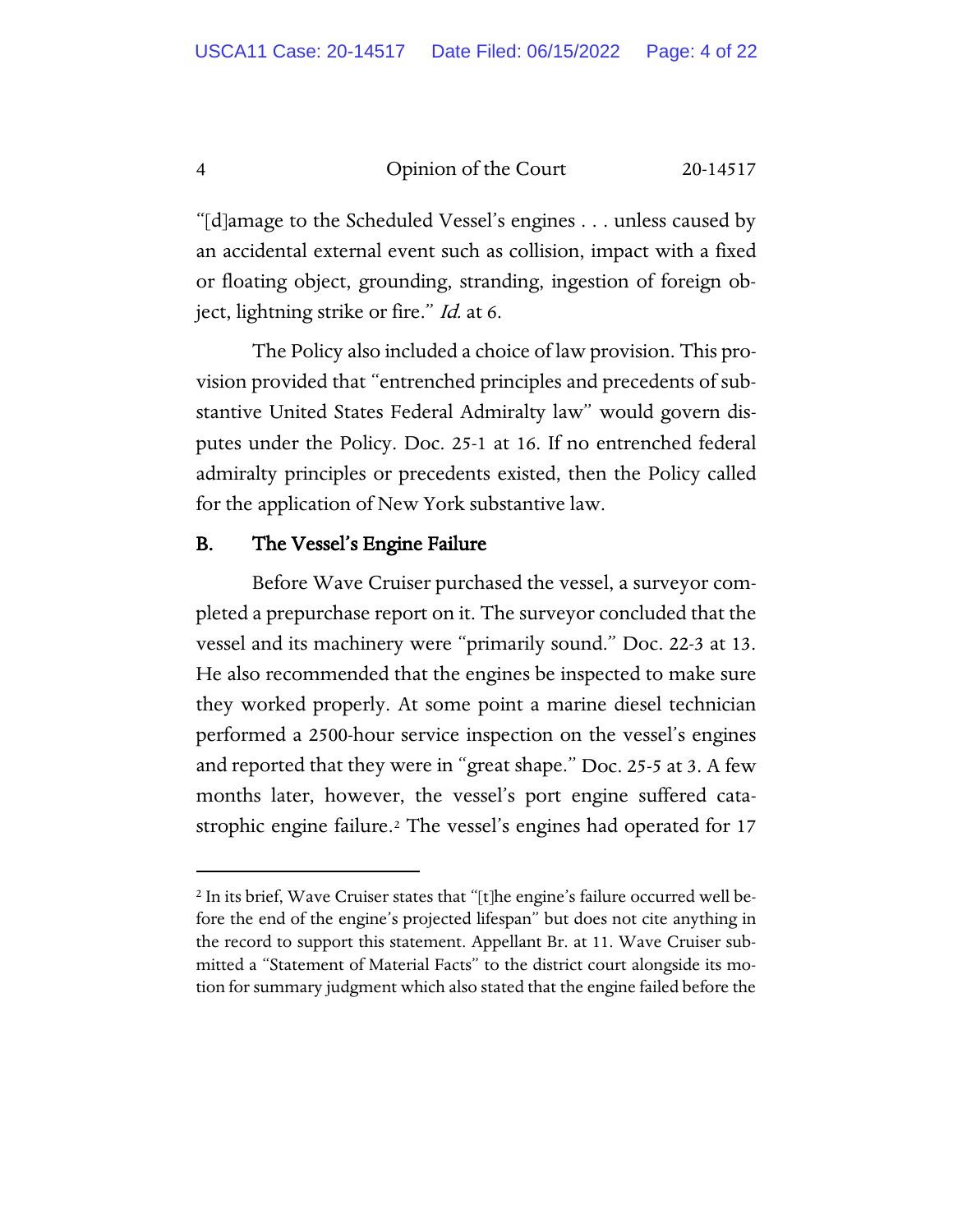hours between the surveyor's prepurchase inspection and the port engine failure. The captain of the vessel did not report rough weather or anything else unusual and described the engine failure "as sudden and unexpected." Doc. 25-5 at 2.

Wave Cruiser's agent reported the engine failure to Great Lakes. Great Lakes' underwriter assigned Arnold & Arnold Inc. to investigate the claim. An Arnold & Arnold surveyor named Captain Ian Allen inspected the vessel. Allen had been a surveyor for Arnold & Arnold since 2012, but he had no "training or certification on the type of" engine that failed in the vessel. Doc. 49-1 at 8. He also did not consider himself an expert on internal combustion engines or, more specifically, diesel engines.

After his inspection, Allen issued his "First Report." Doc. 22- 5 at 1. In the report, Allen determined that the cause of the engine failure could only be determined by removing and dissembling the engine. He found no evidence of an external cause but did posit some "possible causes" and noted that the "most likely" cause of the damage was "fatigue failure of one or more parts." Doc. 25-5 at 4. After completing his inspection, Allen sent Wave Cruiser a letter

end of its lifespan. Doc. 22 at 2. This document does not provide a record cite to support this statement. A review of the record also provides no support for this statement. Under Southern District of Florida Local Rules, a fact in a statement of material facts can only be admitted if it is supported by properly cited record evidence. S.D. Fla. L.R. 56.1(c). Because the statement concerning the engine's lifespan was not supported by record evidence, we will not consider it.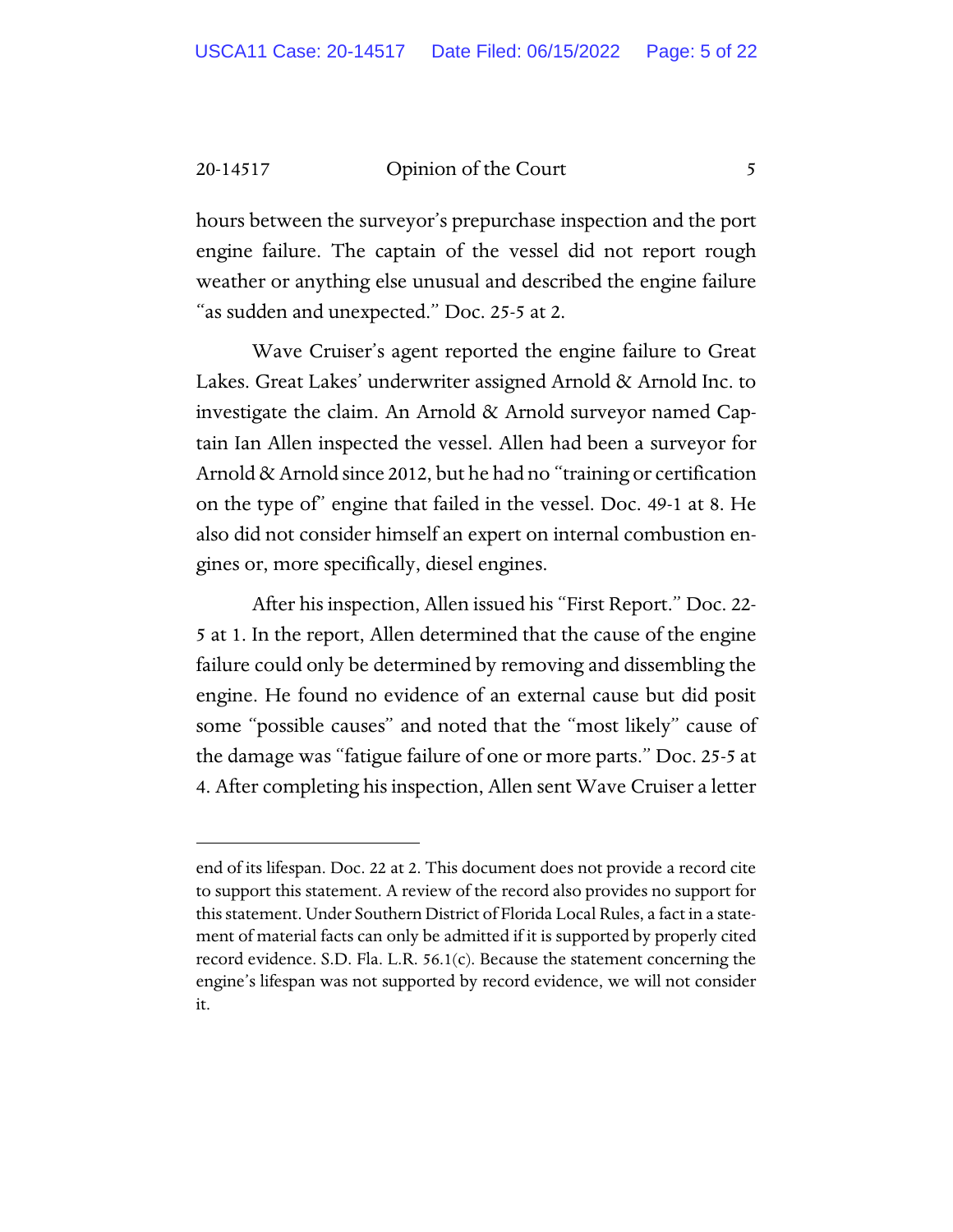explaining that Great Lakes reserved its right to deny coverage for the claim under the policy's Exclusion r.

 Wave Cruiser notified Allen that it had removed the damaged port engine from the vessel and invited him to examine it again. Allen submitted another report after inspecting the engine. See Doc. 25-7. In this report, he observed that the gaskets for the engine's cylinder heads and oil pan were old. He noted there were clamshells on the intake side of the engine's water pump, but he could not explain how the clamshells entered the water pump because the intake strainer was intact. He noted that although clams could restrict intake flow, "there was no evidence of the engine overheating." Doc. 25-7 at 2. Allen next examined engine cylinder parts that had come off the engine when it failed. He observed "elongation of a connecting rod top" on one of the engine's cylinders and reported that "[e]longation is generally a type of damage that would occur over a period of time, rather than in a sudden failure." Doc. 25-7 at 2. Allen ended his report by stating that he could not determine with certainty which engine part failed first. But he concluded that "we can say with certainty that there was excess friction at the cylinder one and six connecting rod journal, and an internal engine failure did occur in this area." Id. at 3. During his deposition, Allen testified that he "could not find evidence of an external event that would have precipitated the" engine failure. Doc. 49-1 at 6.

Allen recommended that Great Lakes continue to reserve its right to deny coverage under the Policy. A short time later, Allen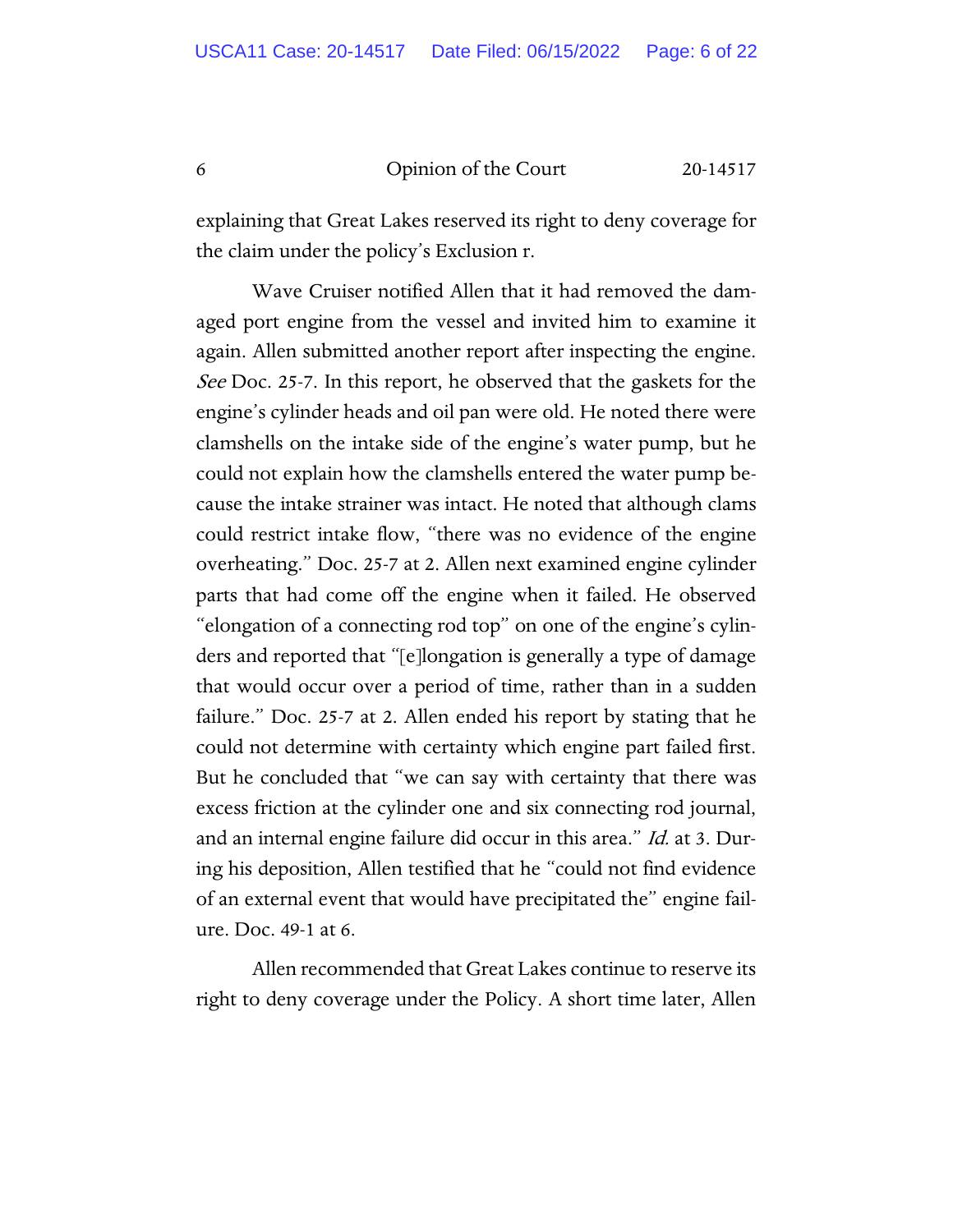20-14517 **Community** Opinion of the Court 7

sent Wave Cruiser a letter denying its claim. The letter stated that there was no evidence of an external cause for the engine failure. Citing Exclusion r, the letter explained that the Policy did not cover engine damage unless caused by an accidental external event.<sup>[3](#page-6-0)</sup>

#### C. Procedural History

Great Lakes brought this action seeking a declaratory judgment that the Policy did not cover the vessel's damaged engine. Wave Cruiser filed a counterclaim alleging that Great Lakes breached the terms of the Policy by failing to investigate the claim fully and cover the loss. The counterclaim also alleged that Great Lakes breached its duty of good faith and fair dealing.

Wave Cruiser filed a motion for summary judgment on its breach-of-contract counterclaim. Great Lakes filed a motion for summary judgment on its declaratory-judgment claim. In its motion, Great Lakes argued that it "remains Capt. Allen's expert opinion that there was no evidence that an external event caused the failure of the port engine." Doc. 24 at 2. Wave Cruiser then filed a motion to strike Allen as an expert witness because Great Lakes failed to disclose that he was an expert in accordance with Federal Rule of Civil Procedure 26(a)(2)(B). The district court denied the

<span id="page-6-0"></span><sup>&</sup>lt;sup>3</sup> The letter also cited Exclusion b which denies coverage for losses "due to wear and tear, gradual deterioration, . . . [and] weathering[.]" Although Wave Cruiser argued that there was no evidence that the engine failure was caused by the losses included in Exclusion b, see Appellant Br. at 14, it does not cite to any evidence for that proposition nor does it discuss it further in its briefing.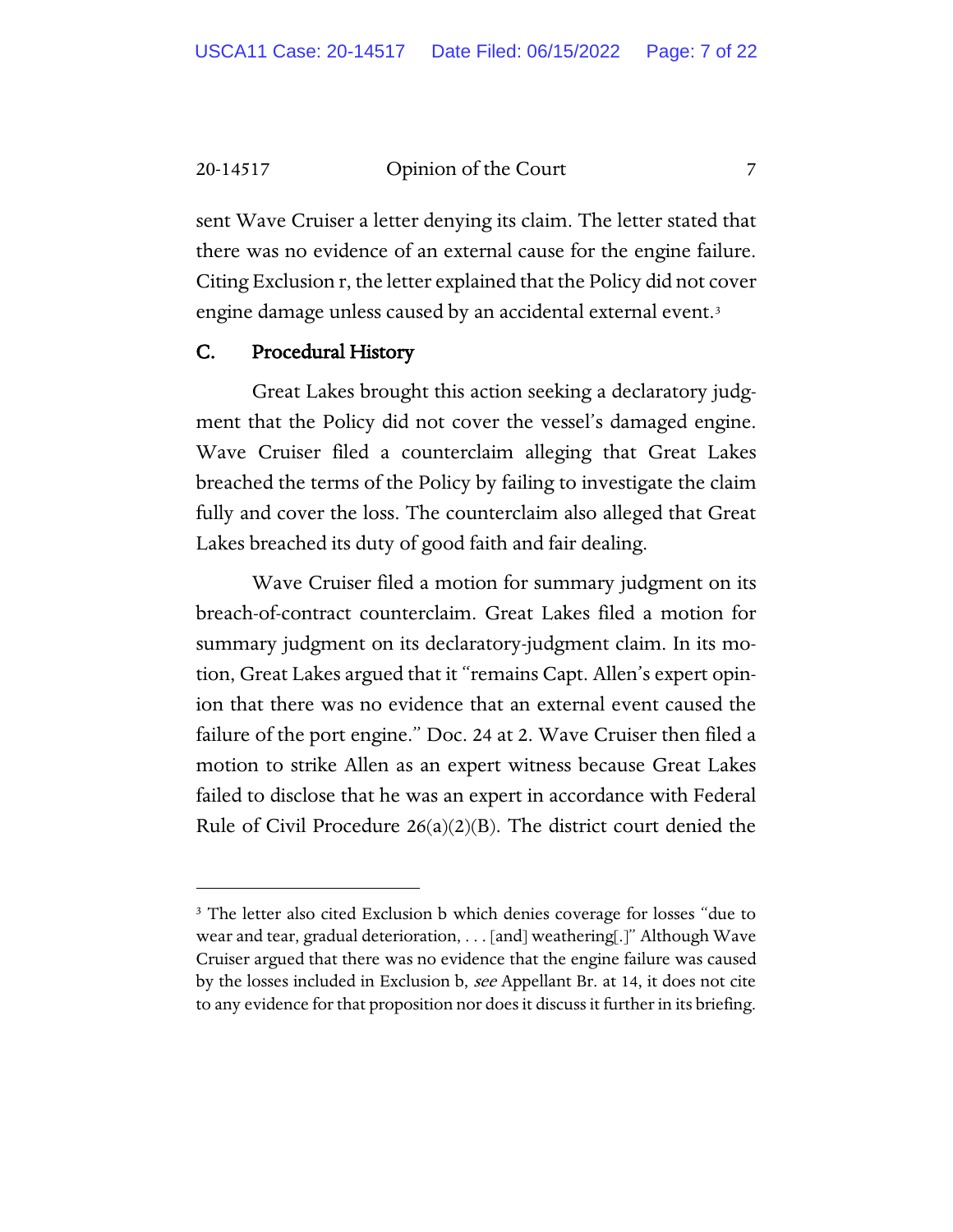motion but ordered that Wave Cruiser depose Allen. During his deposition, Allen testified that he did not have expert knowledge about engines and did not consider himself an expert witness. After the deposition, Great Lakes filed a notice withdrawing Allen as an expert. Great Lakes argued that "[i]nstead, the evidence offered by Capt. Allen should be considered merely as the evidence of a lay witness." Doc. 48 at 1.

The district court issued an order granting Great Lakes' motion for summary judgment and denying Wave Cruiser's motion for summary judgment. The district court applied a three-part burden shifting framework to determine whether the Policy covered Wave Cruiser's claim. Under this framework, Wave Cruiser had the initial burden to present evidence that it suffered a fortuitous loss within the Policy period. Once Wave Cruiser did this, the burden would shift to Great Lakes to establish that a policy exclusion applied. If Great Lakes established an applicable exclusion, the burden would return to Wave Cruiser to produce evidence that an exception to the policy exclusion applied.

 The district court determined that Wave Cruiser met its initial burden by presenting evidence that the vessel was well maintained and recently serviced and that the engine failed suddenly and unexpectedly. The district court then considered whether Great Lakes could show that an exclusion to the Policy applied. Great Lakes argued that Exclusion r applied because it excluded engine damage unless caused by an external event, and the district court agreed. The district court rejected Wave Cruiser's argument that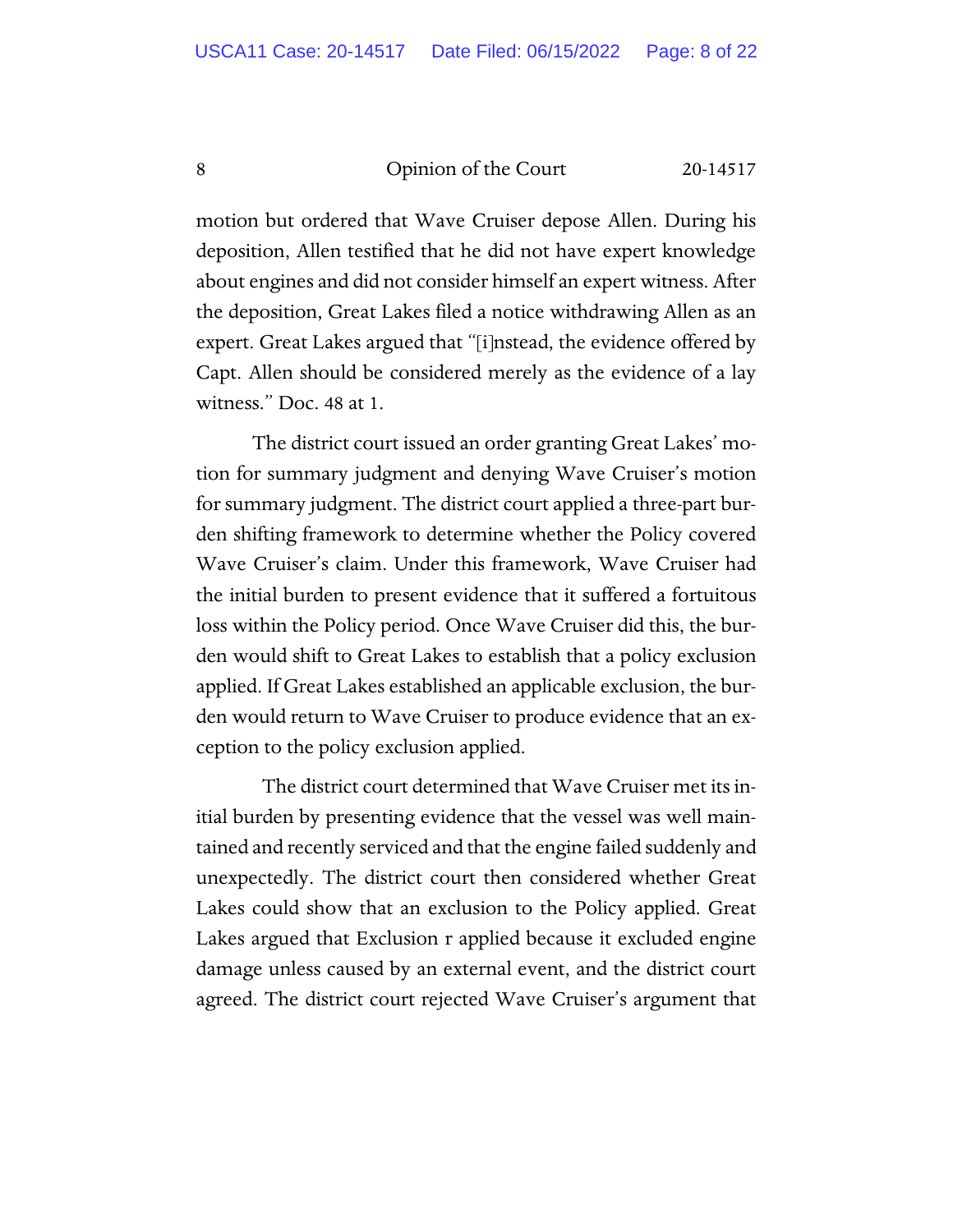Great Lakes—and not Wave Cruiser—had to prove the cause of the engine damage. Instead, the district court shifted the burden back to Wave Cruiser to present evidence that the exception to Exclusion r—engine damage caused by an external event—applied. The district court concluded that Wave Cruiser failed to carry its burden of proof, stating that the "total absence of evidence showing an external event necessarily means that there is no evidence triggering the exception to Exclusion r[.]" Doc. 56 at 23. Thus, the district court concluded, Great Lakes was entitled to summary judgment.[4](#page-8-0)

The district court entered final judgment in favor of Great Lakes. Wave Cruiser timely appealed to this Court.

# II. STANDARD OF REVIEW

We review the district court's grant of summary judgment *de novo*, applying the same legal standards as the district court. Hurlbert v. St. Mary's Health Care Sys., Inc., 439 F.3d 1286, 1293 (11th Cir. 2006). Summary judgment is appropriate only "if the movant shows that there is no genuine dispute as to any material fact and the movant is entitled to judgment as a matter of law." Fed. R. Civ. P. 56(a). The court must draw all reasonable inferences in favor of the non-moving party. Welch v. Celotex Corp., 951 F.2d 1235, 1237 (11th Cir. 1992).

<span id="page-8-0"></span><sup>4</sup> After determining that the Policy did not cover Wave Cruiser's claim, the district court dismissed Wave Cruiser's counterclaim for breach of covenant of good faith and fair dealing.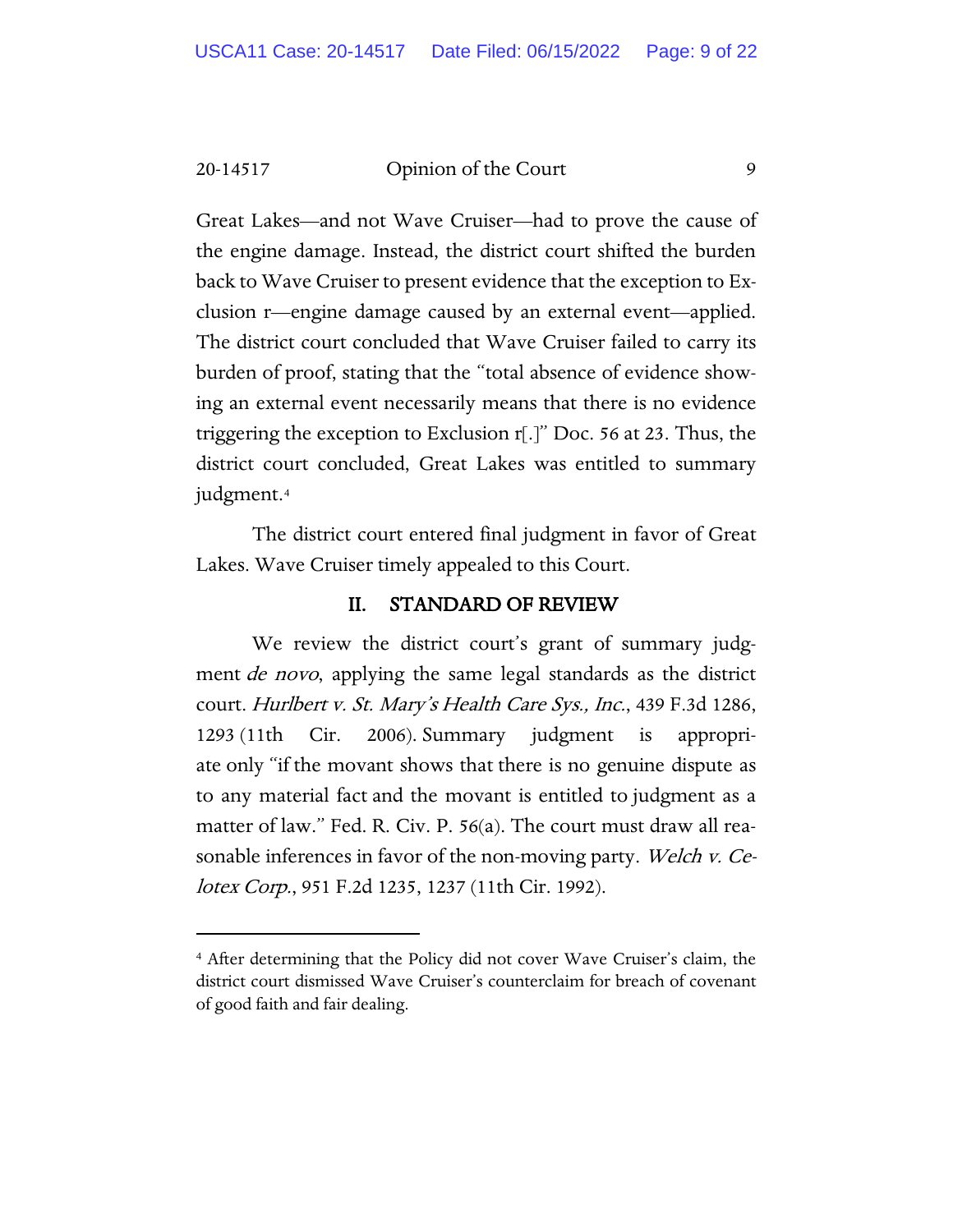We review a district court's evidentiary rulings for abuse of

discretion. Cook ex rel. Est. of Tessier v. Sheriff of Monroe Cnty., 402 F.3d 1092, 1103 (11th Cir. 2005). "However, even a clearly erroneous evidentiary ruling will be affirmed if harmless." Furcron v. Mail Ctrs. Plus, LLC, 843 F.3d 1295, 1304 (11th Cir. 2016).

# III. DISCUSSION

Wave Cruiser contends that the district court erred in granting summary judgment to Great Lakes because it incorrectly placed the burden on Wave Cruiser to prove that an external event caused the engine failure. In addition, it argues that the district court abused its discretion by considering expert opinion evidence from Allen, who conceded that he was not an expert.

After careful review, we conclude that the district court properly granted summary judgment to Great Lakes. Wave Cruiser bore the burden to prove at trial that an external event caused the engine failure, and it failed to come forward at summary judgment with evidence to meet this burden. And although the district court erred by considering Allen's opinion testimony, we nonetheless hold that the error was harmless.

A. The District Court Correctly Granted Summary Judgment Because Wave Cruiser Failed to Come Forward with Evidence to Meet Its Burden to Prove that an External Event Caused the Engine Failure.

Wave Cruiser contends it did not have to prove that an external event caused the vessel's engine failure. Instead, it argues, to establish that Exclusion r applied, Great Lakes bore the burden of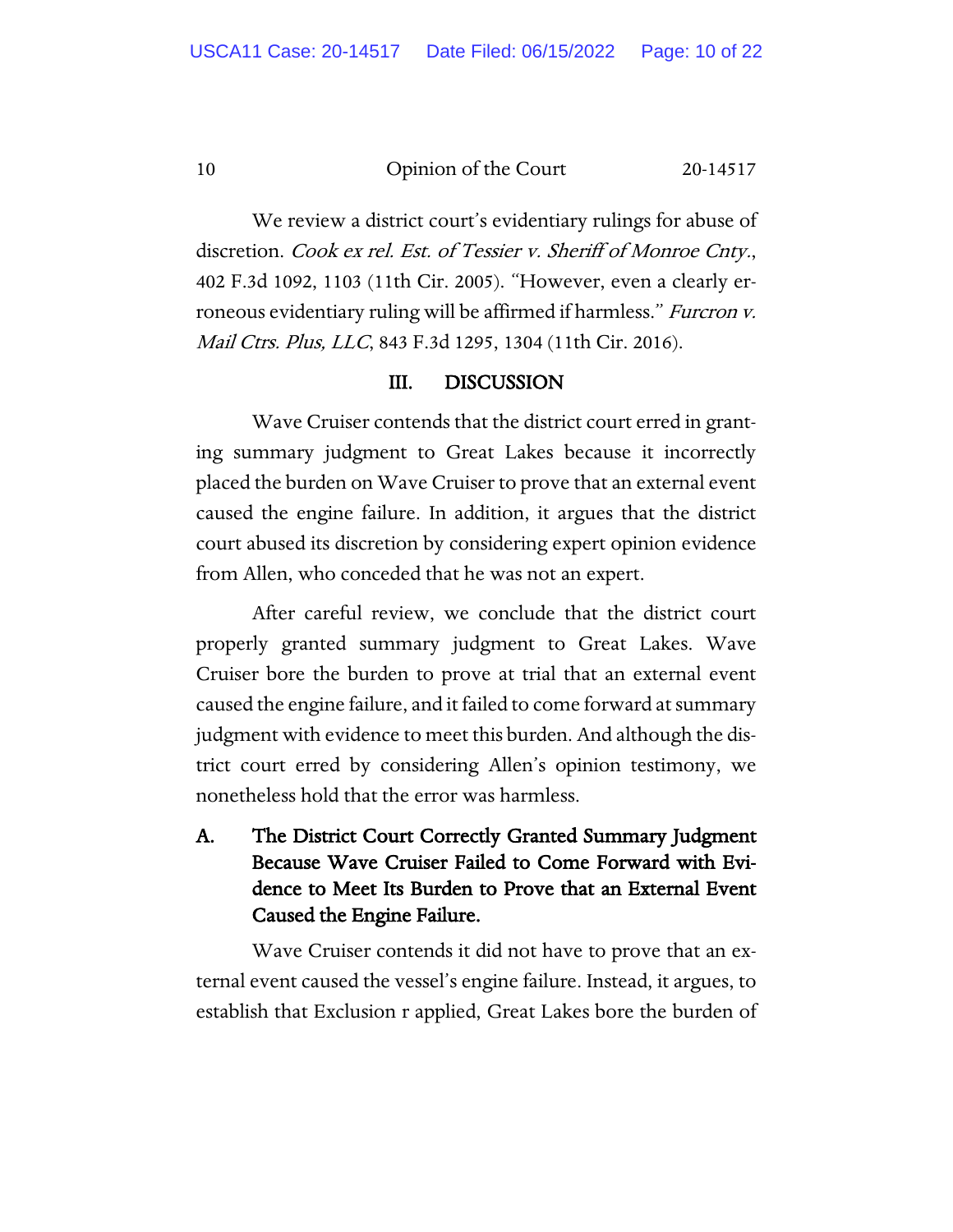proving that an internal event caused the engine failure. Before we can resolve which party had the burden to prove what caused the vessel's engine to fail, we must determine what law applies.

1. Applying the Parties' Choice of Law, Wave Cruiser Had the Burden to Prove that an External Event Caused the Engine Failure.

Because the Policy provides for marine insurance, it "give[s] rise to admiralty jurisdiction." St. Paul Fire & Marine Ins. Co. v. Lago Canyon, Inc., 561 F.3d 1181, 1184 (11th Cir. 2009). "When admiralty jurisdiction is invoked, a uniform body of federal maritime law applies." Aqua Log, Inc. v. Lost  $\alpha$  Abandoned Pre-Cut Logs & Rafts of Logs, 709 F.3d 1055, 1061 (11th Cir. 2013). The Policy's choice-of-law provision states that disputes should be "adjudicated according to well established, entrenched principles and precedents of substantive United States Federal Admiralty law and practice but where no such well established, entrenched precedent exists, this insuring agreement is subject to the substantive laws of" New York. Doc. 22-1 at 16. Our Circuit has never examined whether a choice-of-law provision is enforceable under federal maritime law, making this a question of first impression. Other circuits have enforced choice-of-law agreements in maritime con-tracts, however.<sup>[5](#page-10-0)</sup> See e.g., Chan v. Soc'y Expeditions, Inc., 123 F.3d

<span id="page-10-0"></span><sup>&</sup>lt;sup>5</sup> Although we have never decided whether a choice-of-law clause is enforceable under federal maritime choice-of-law rules, we have suggested in dicta that they are. In *GEICO Marine Insurance Company v. Shackleford*, 945 F.3d 1135,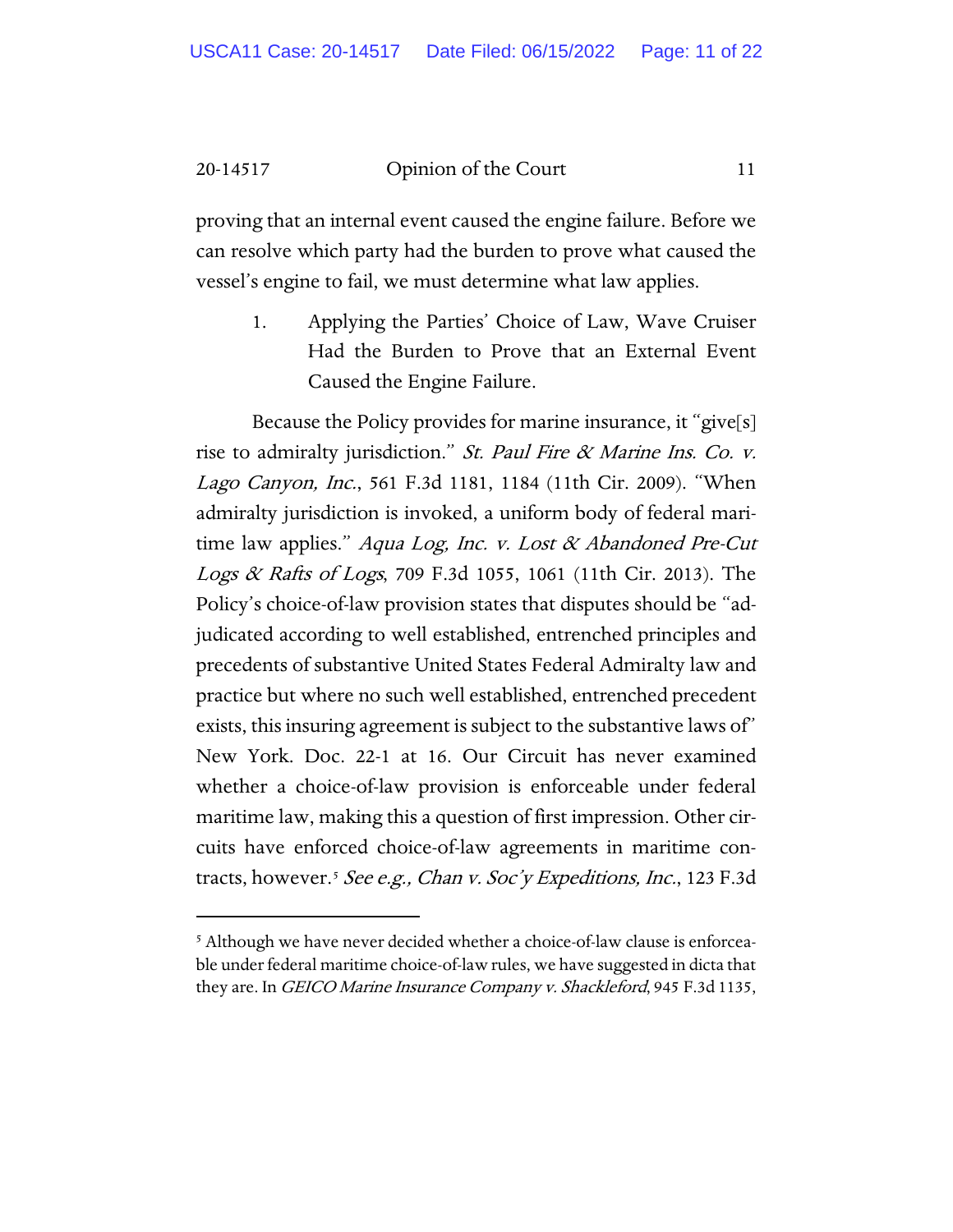1287, 1296–97 (9th Cir. 1997) ("[W]here the parties specify in their contractual agreement which law will apply, admiralty courts will generally give effect to that choice."). Indeed, the Fifth and Third Circuits have enforced choice-of-law provisions with the exact same language as the provision at issue here. See Great Lakes Reinsurance (UK) PLC v. Durham Auctions, Inc., 585 F.3d 236, 245 (5th Cir. 2009) ("[E]ither the general maritime law . . . or New York law, . . . governs the parties' rights under the instant marine insurance policy."); AGF Marine Aviation & Transp. v. Cassin, 544 F.3d 255, 261 (3rd Cir. 2008) ("[T]he Policy, and its choice of law provision, was in effect at the time the Yacht sank, and governs this dispute."). We see no reason to depart from our sister circuits by declining to enforce the parties' choice-of-law agreement in this case. We note that the Fifth Circuit applied the choice-of-law provision in *Durham Auctions* because no party showed that its application "would be unreasonable or unjust." 585 F.3d at 244. We have no occasion today to decide whether we would refuse to enforce a choice-of-law clause in a maritime contract if its enforcement would be unreasonable or unjust because neither party argues that here.

The Policy's choice-of-law provision first directs us to determine whether there are any entrenched principles or precedents of

<sup>1137 (11</sup>th Cir. 2019), we examined whether a marine insurance policy covered damage to a yacht. We applied federal maritime law, noting that "[t]he parties could have included a choice-of-law provision selecting state law over federal law[.]"  $Id.$  at 1143.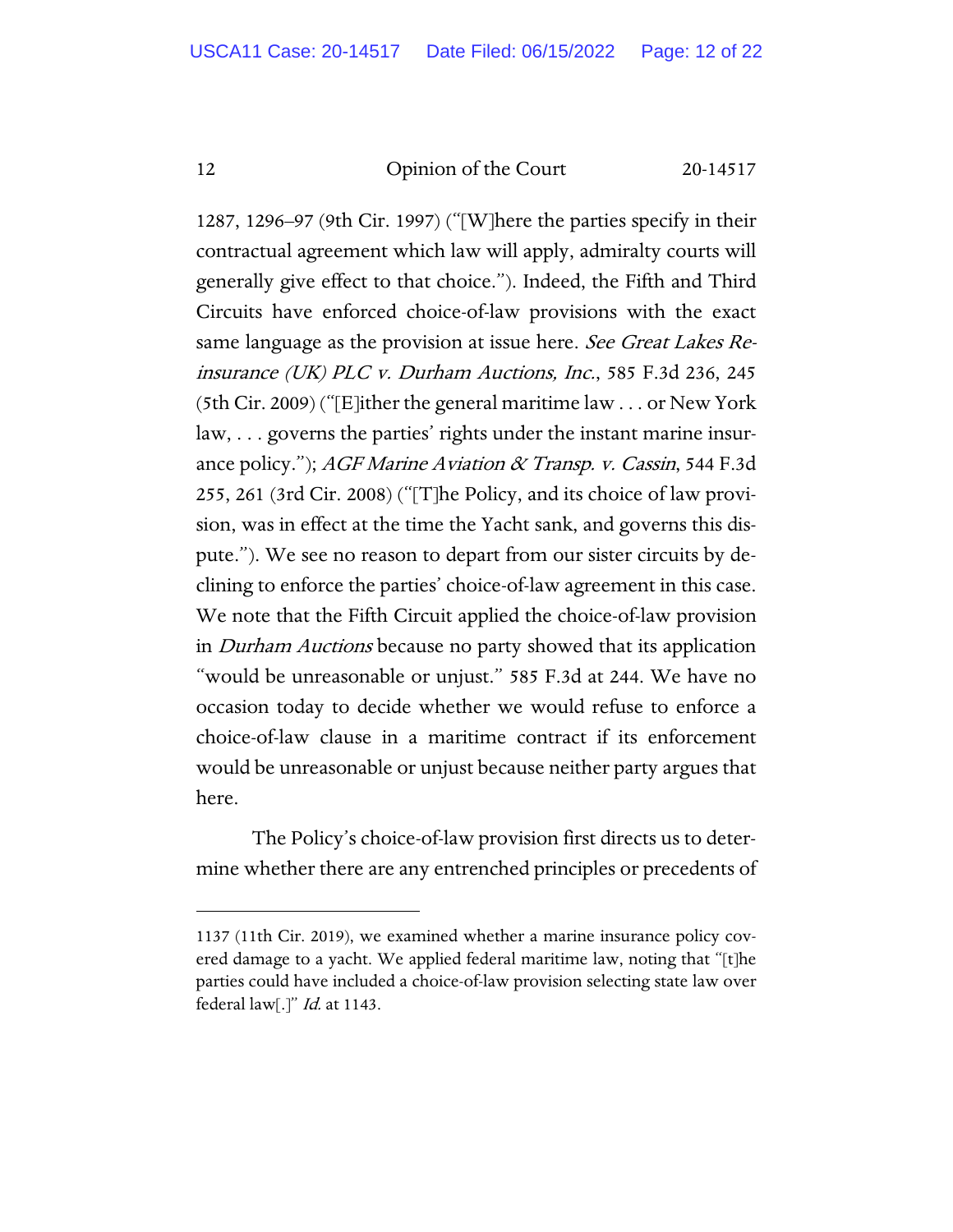admiralty law that would govern this dispute. Wave Cruiser points to two published maritime-law decisions, arguing they establish that for Exclusion r to apply and bar coverage of Wave Cruiser's claim, Great Lakes had to prove the cause of the vessel's engine failure. Upon review, we do not believe they answer the question before us.

Wave Cruiser's argument relies primarily on Morrison Grain Co., Inc. v. Utica Mutual Insurance Co., 632 F.2d 424 (5th Cir. 1980).<sup>[6](#page-12-0)</sup> That case arose out of an insurer's refusal to pay its insured's claim for damage to a ship's cargo. *Id.* at 426–27. The policy at issue insured "against all risks of physical loss or damage to property from any external cause." *Id.* at 427 (internal quotation marks omitted). The insured sued; the district court concluded that the insurer had to pay the insured's claim for the damaged cargo. Id. at 428. On appeal, the Fifth Circuit had to determine the "respective burdens of proof" under the policy of the insurer and the insured. Id. at 427.

 The insurer argued that for coverage to apply, the insured had the burden to prove that something external damaged the cargo. *Id.* at 429. The Fifth Circuit disagreed, reasoning that "[i]t would seem to be inconsistent with the broad protective purposes of 'all risk' insurance to impose on the insured . . . the burden of

<span id="page-12-0"></span><sup>6</sup> In Bonner v. City of Prichard, 661 F.2d 1206, 1209 (11th Cir.1981) (en banc), we adopted as binding precedent all decisions of the former Fifth Circuit handed down prior to October 1, 1981.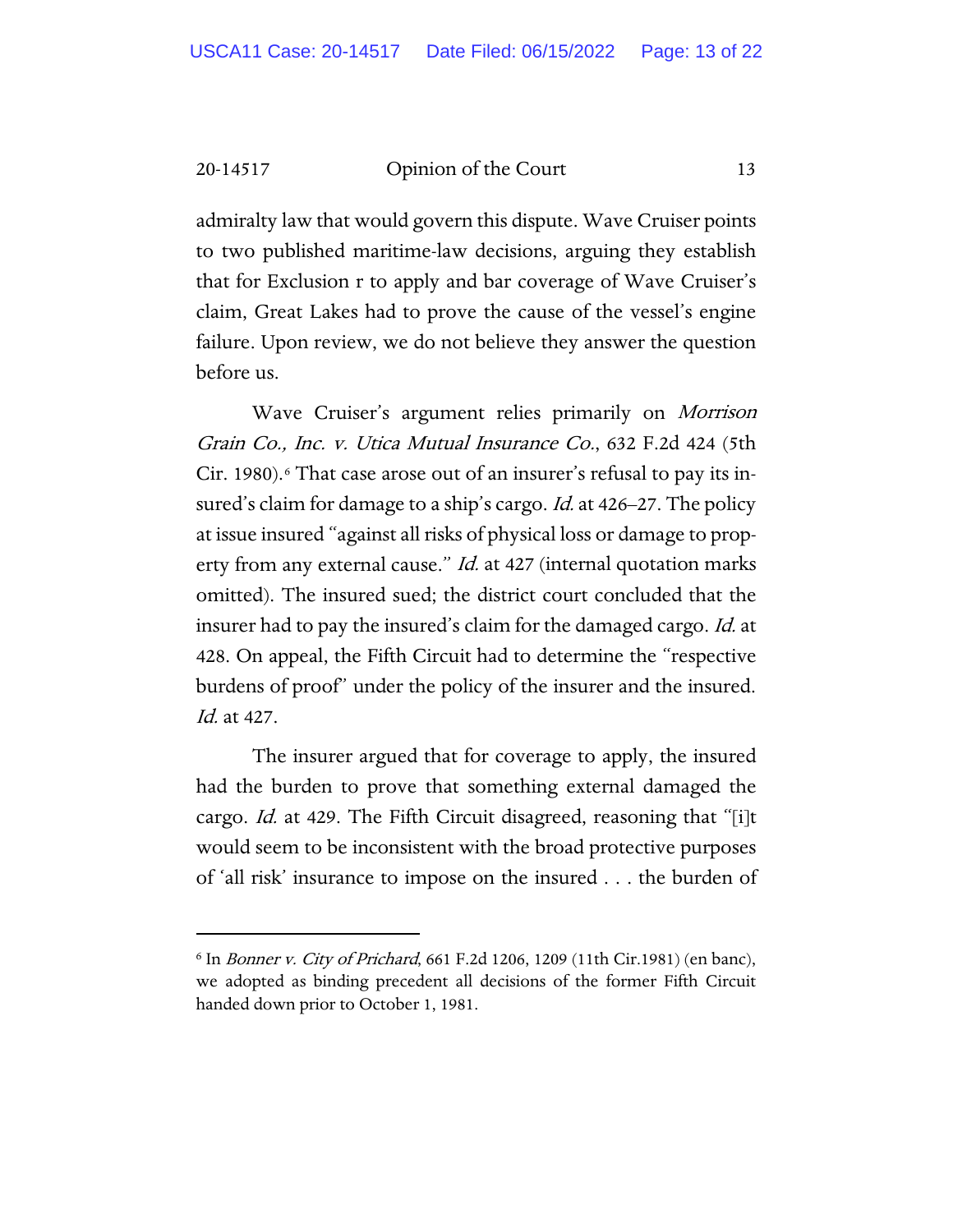proving the precise cause of the loss or damage." Id. at 430. The court held that an insured under an all-risk policy had the "not . . . particularly onerous" burden to show a fortuitous loss. Id. The insured could meet this burden by showing that the cargo was in good condition when the insurance company issued the policy and was found to be damaged when it was unloaded from the vessel. Id. at 431. Once the insured made this showing, then the burden shifted to the insurer to establish the applicability of any exclusions to coverage. Id.

Wave Cruiser also points to Banco Nacional De Nicaragua v. Argonaut Insurance Co., 681 F.2d 1337 (11th Cir. 1982), decided a few years later. That case likewise involved an insurance policy that covered "all risks of physical harm to [certain cargo] caused by any external force, subject to certain exceptions." *Id.* at 1339. The insurer denied coverage for the loss and the insured filed suit. Id. On appeal, we reiterated the burden-shifting framework from Morrison Grain. Id. The insured had the initial burden to show that a fortuitous loss occurred within the policy period. Id. at 1340. The burden then shifted to the insurer to show that an exclusion to coverage applied. Id.

According to Wave Cruiser, these two cases establish that it did not have the burden to prove that an external event caused the vessel's engine failure. The problem for Wave Cruiser is that Morrison Grain and Banco Nacional De Nicaragua do not answer the ultimate question in this case. Both cases addressed the parties' respective burdens under an "all risk" policy, holding that insured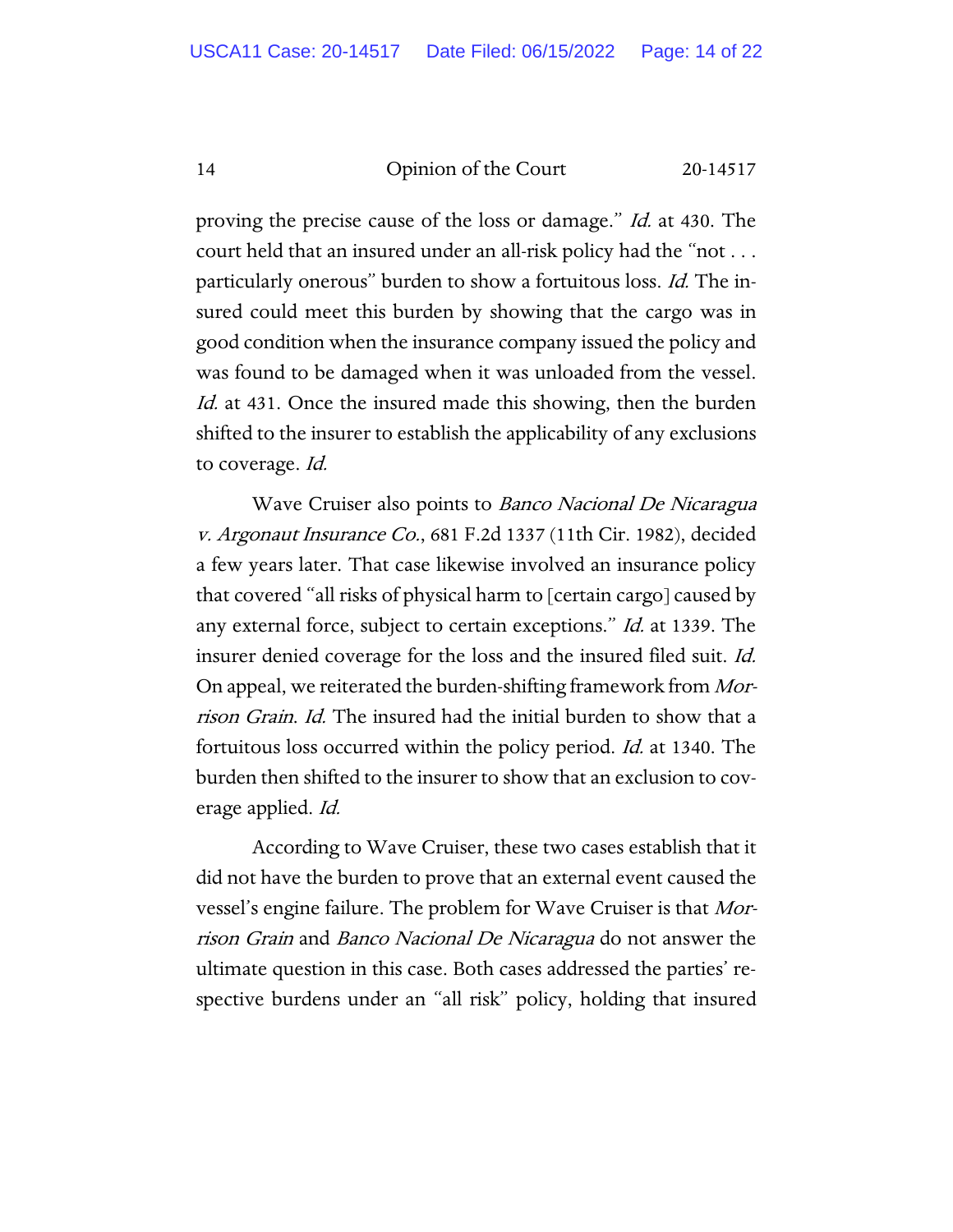parties do not have to show the cause of damage to meet their initial fortuitous-loss burden under such policies. Neither case examined a policy with an exclusion that was subject to an exception. In contrast, here, Exclusion r states that the Policy does not cover engine damage "unless caused by an accidental external event[.]" Doc. 25-1 at 6. Our review of federal admiralty law has uncovered no authority or principle to guide us on who bears the burden to prove the cause of the loss under an exclusion like this one.

Because federal admiralty precedent sheds no light on how Exclusion r allocates the burden of proof, the Policy's choice-of-law provision points us to New York law. The Court of Appeals of New York has examined policy exclusion provisions that include exceptions. See Northville Indus. Corp. v. Nat'l Union Fire Ins. Co. of Pittsburgh, 679 N.E.2d 1044 (N.Y. 1997). We find its analysis instructive.

Northville Industries concerned general liability insurance purchased by a gasoline-storage business. *Id.* at 1046. The policy contained an exclusion provision barring coverage for damages "arising out of the discharge, dispersal, release or escape of toxic chemicals, liquids or other pollutants into or upon land but this exclusion does not apply if such discharge, dispersal, release or escape is *sudden and accidental.*" Id. (alterations adopted) (emphasis in original). Two of the insured's facilities released gasoline into the groundwater. Id. Neighboring properties sued. Id. When the insured sought coverage under the policy, the insurer refused, citing the exclusion. Id. The insured brought a declaratory judgment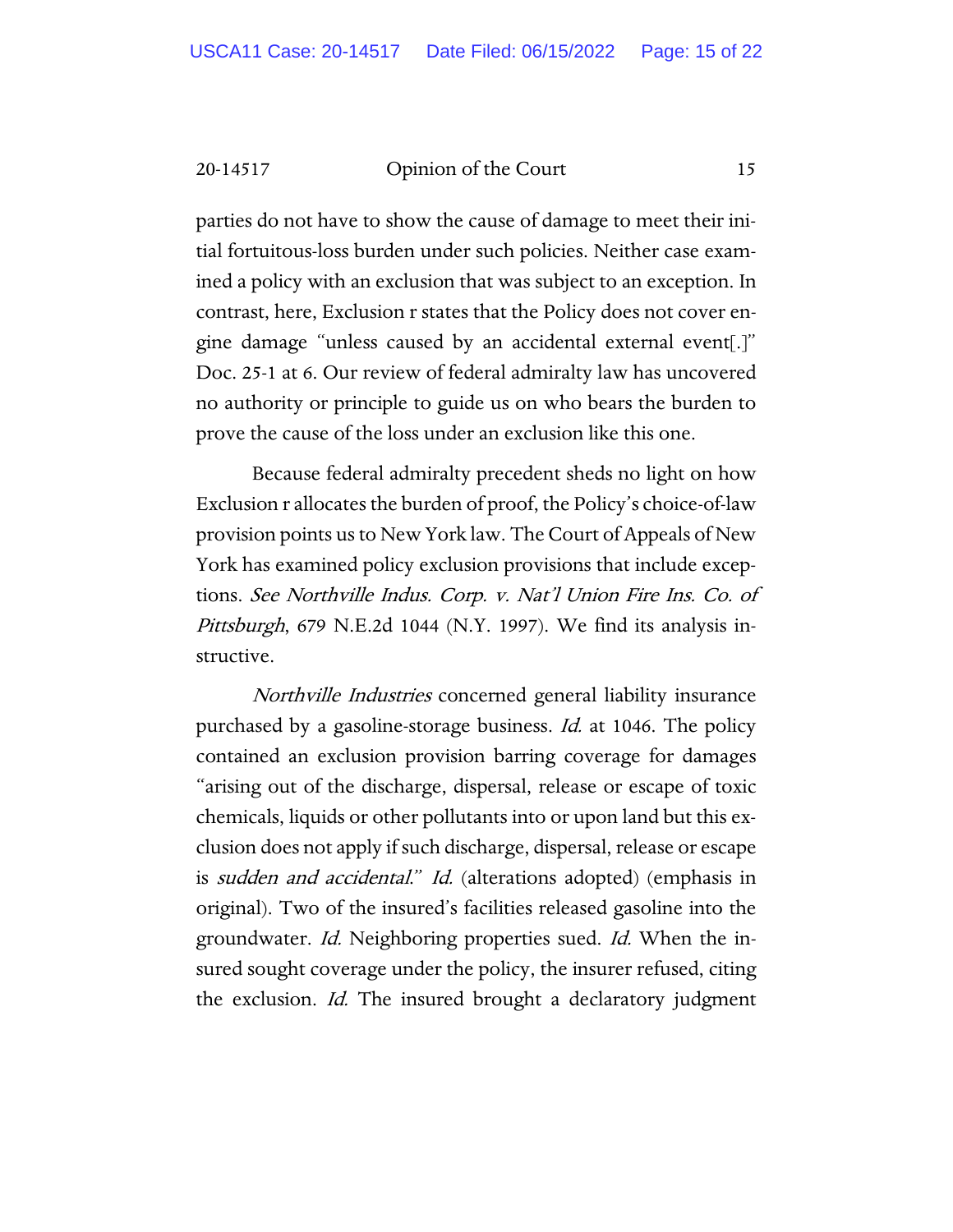action to establish that its insurer had an obligation to defend and indemnify it. Id. On appeal, the Court of Appeals of New York had to determine whether the exclusion foreclosed coverage. Id. at 1047–49. The court held that once the insurer showed the exclusion precluded coverage, "the burden shift[ed] to the insured to demonstrate" that an exception to the exclusion applied. *Id.* at 1048; see also Ment Bros. Iron Works Co., v. Interstate Fire & Cas. Co., 702 F.3d 118, 121 (2d Cir. 2012) ("Once the insurer establishes that an exclusion applies, however, New York law has evolved to place the burden of proof on the insured to establish the applicability of an *exception to the exclusion*." (emphasis in original)).

The court's analysis in *Northville Industries* is easily applied to Exclusion r. Great Lakes had the burden to establish that Exclusion r precluded the claim because the claim was for engine damage. Then the burden shifted back to Wave Cruiser to prove that the exception to Exclusion r applied because an accidental external event caused the loss.

To sum up, the Policy's choice-of-law provision first points us to federal admiralty law, which provides that under an all-risk maritime insurance policy an insured has the initial burden to provide evidence that a fortuitous loss occurred within the policy period. Morrison Grain Co., Inc., 632 F.2d at 430–31; Banco Nacional De Nicaragua, 681 F.2d at 1339–40. The burden then shifts to the insurer to demonstrate that an exclusion provision forecloses coverage. *Morrison Grain Co., Inc.,* 632 F.2d at 431. Federal admiralty law is silent, however, when it comes to which party has the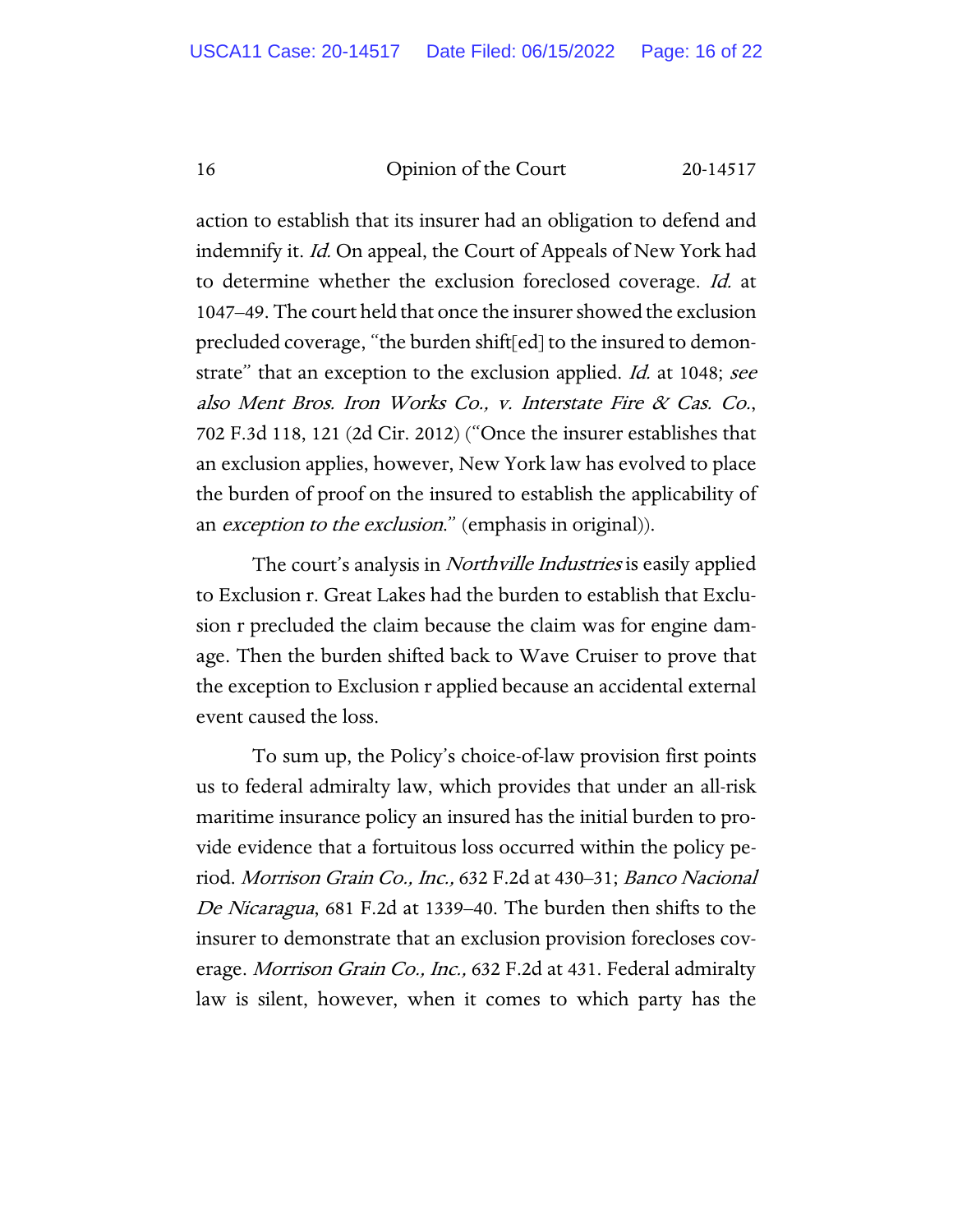20-14517 Common of the Court 17

burden to prove that an exception to the exclusion applies. In the absence of governing federal admiralty law, the Policy's choice-oflaw provision directs us to apply New York law, which places this burden on the insured. Northville Indus. Corp., 679 N.E.2d at 1048. We conclude that the district court did not err in placing the burden on Wave Cruiser to prove that an external event caused the engine failure, and therefore the damage fell within the exclusion's exception.

> 2. Summary Judgment was Appropriate Because Wave Cruiser Failed to Come Forward with Evidence that an External Event Caused the Engine Failure.

Applying the burden shifting framework established by New York law, we conclude that Wave Cruiser offered sufficient evidence to meet its initial burden. Great Lakes then met its burden under the framework to demonstrate that Exclusion r applied. But Wave Cruiser failed to come forward with evidence to create a genuine issue of material fact on the ultimate issue—on which it bore the burden of proof at trial—of whether an external event caused the engine failure.

As an initial matter, Wave Cruiser had to demonstrate that the vessel's engine failure was a fortuitous loss under the Policy. The evidence shows that a marine diesel technician performed a 2500-hour inspection on the engines and found them to be in great shape. The vessel's port "engine was operated seventeen hours between the time of survey and the time of engine failure." Doc. 25- 5 at 2. The failure was "sudden and unexpected." Id. In Morrison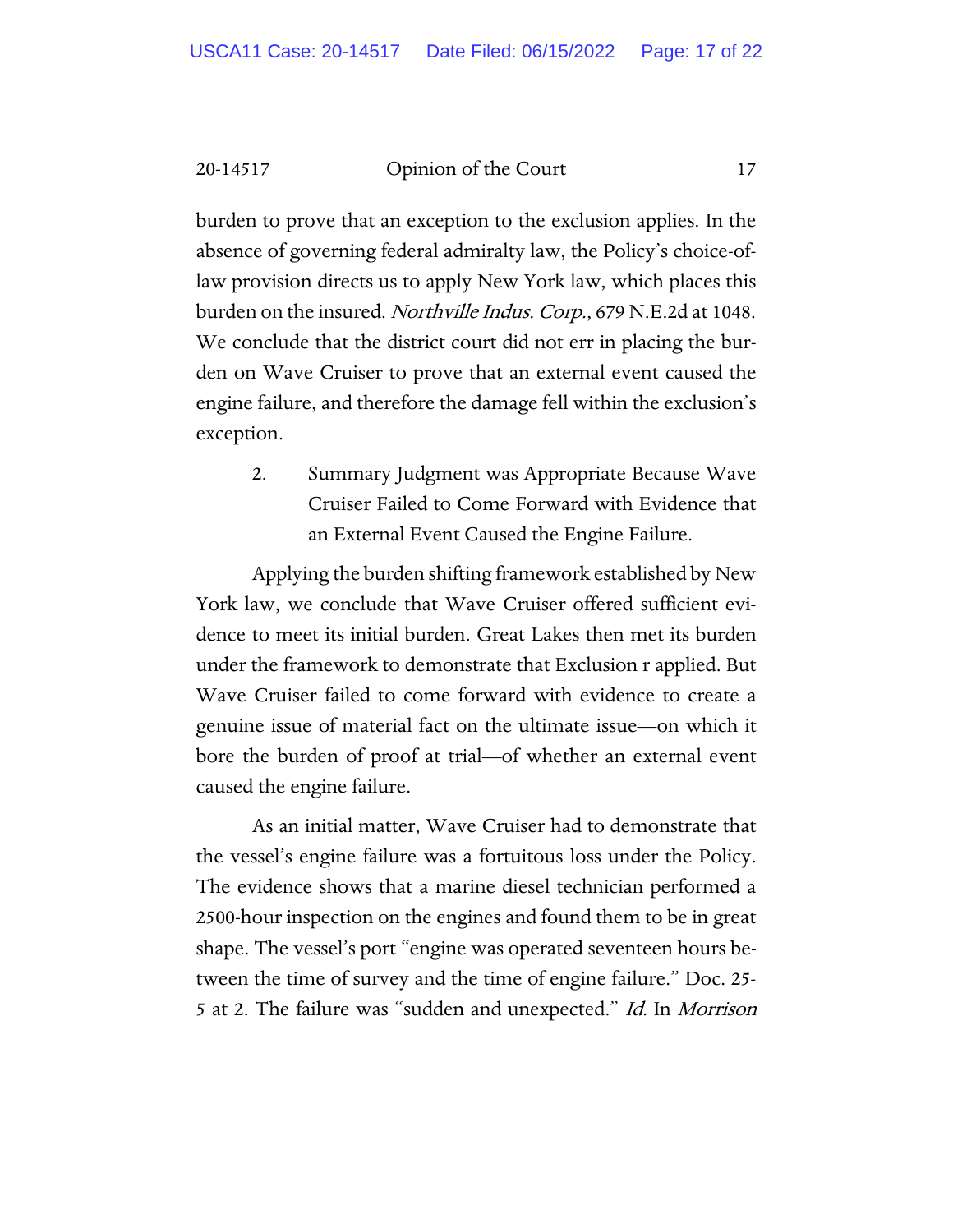Grain, we held that the insured demonstrated a fortuitous loss by presenting evidence that the cargo was in good condition when the ship departed and in a damaged condition when the ship arrived. Morrison Grain, 632 F.2d at 431–33. Likewise, here, Wave Cruiser presented evidence that the engine was in good condition at the time the Policy attached and then stopped working unexpectedly. This is enough at the summary judgment stage for Wave Cruiser to meet its "not . . . particularly onerous" burden to provide evidence of a fortuitous loss. *Id.* at 430.

The burden then shifted to Great Lakes to establish that Exclusion r applied. Because Exclusion r unambiguously precluded coverage for damage to the vessel's engine "unless caused by an accidental external event," Great Lakes met this burden by showing that Wave Cruiser's claimed loss was engine damage. Doc. 25- 1 at 6.

Wave Cruiser then bore the burden to prove that the exception to the exclusion applied. "To survive summary judgment, the nonmoving party bearing the ultimate burden of proof at trial must come forward with evidence sufficient to withstand a directed verdict motion." Hickson Corp. v. N. Crossarm Co., Inc., 357 F.3d 1256, 1260 (11th Cir. 2004). Wave Cruiser did not present any evidence identifying what caused the engine failure. Instead, Wave Cruiser argues that the same evidence that satisfied its fortuitousloss burden also created a genuine dispute of material fact concerning whether an external event caused the engine failure. We disagree. To survive summary judgment on its fortuitous-loss burden,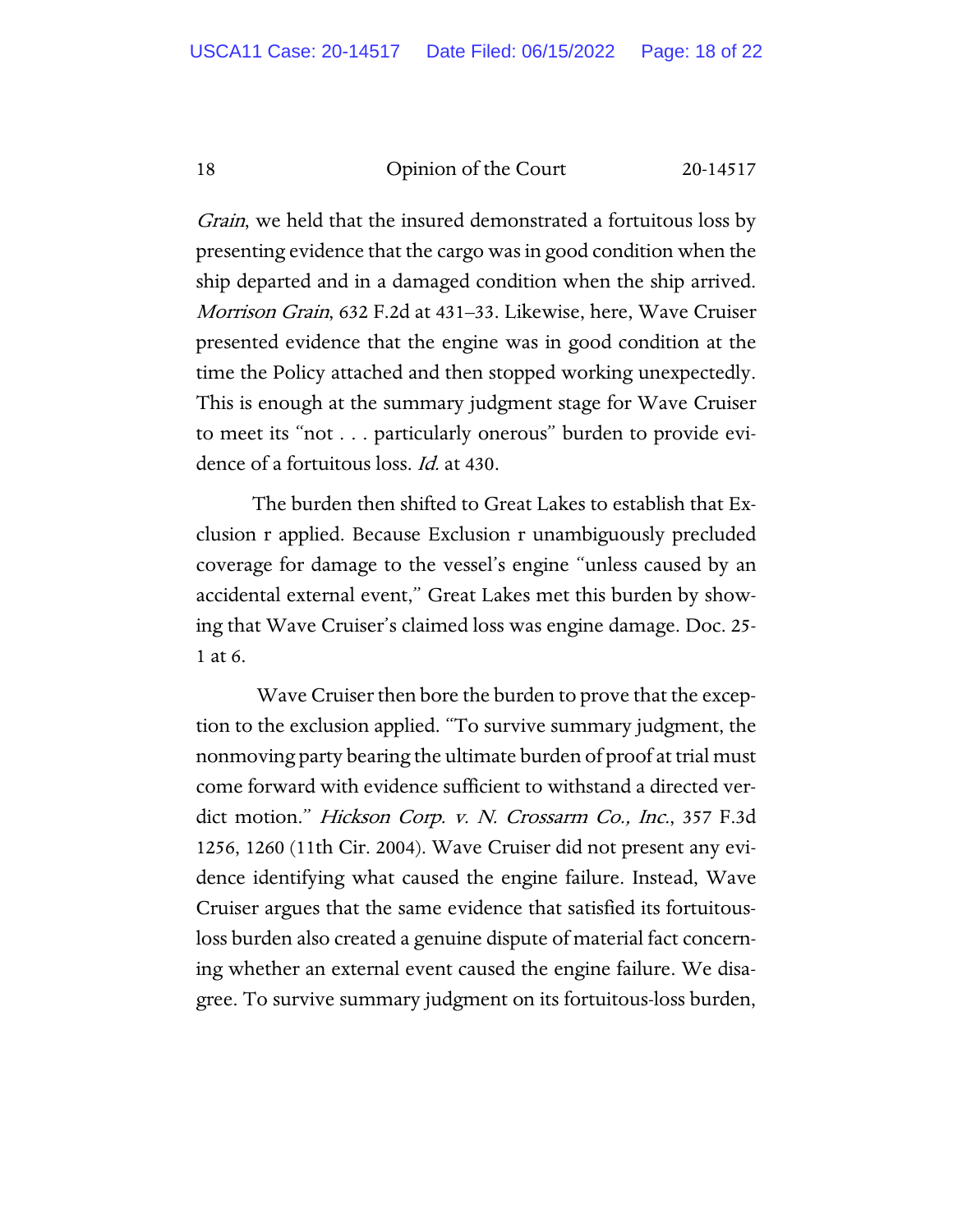Wave Cruiser did not have to create a genuine dispute of material fact concerning the "cause of the loss." *Morrison Grain*, 632 F.2d at 430. But that is precisely what it had to do once the burden shifted back to Wave Cruiser to prove that the exception to Exclusion r applied. The evidence that the vessel received a 2500-hour inspection and was found to be in great shape says nothing about what caused the engine failure; thus, it did not create a genuine dispute of fact on this issue. To hold otherwise would collapse Wave Cruiser's two separate burdens into one, with the effect that Exclusion r would, essentially, be read out of the Policy.

Neither party in this case has submitted evidence of what caused the engine failure. But Wave Cruiser had the burden at trial to prove that an external event caused the port engine to fail. "Where, as here, the non-moving party bears the burden of proof on an issue at trial, the moving party" may prevail on summary judgment by "show[ing] that the non-moving party has no evidence to support its case[.]" *Hammer v. Slater*, 20 F.3d 1137, 1141 (11th Cir. 1994). Great Lakes has shown that Wave Cruiser has no evidence that an external event caused the engine failure, so the district court properly granted summary judgment to Great Lakes[.7](#page-18-0)

<span id="page-18-0"></span><sup>7</sup> Wave Cruiser argues that Allen testified that the engine failure had an external cause, and that Great Lakes improperly changed this testimony with an errata sheet. Great Lakes' errata sheet sought to make four changes that substituted the word "external" for the word "internal" or made similar alterations. Great Lakes maintains that the changes corrected transcription errors.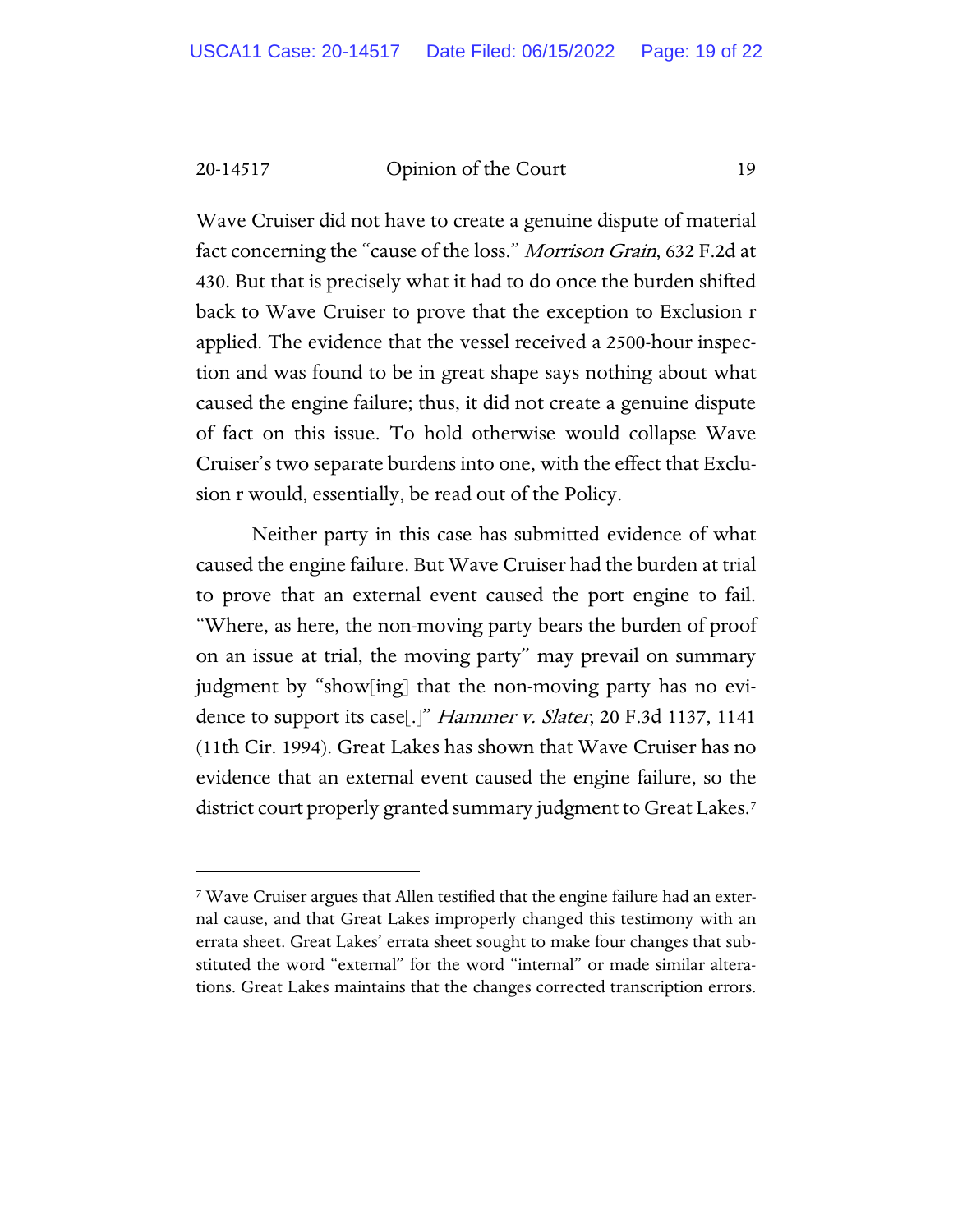# B. The Court Abused Its Discretion by Considering Expert Opinion Evidence from Allen, But this Error was Harmless.

Wave Cruiser also argues that the district court abused its discretion by considering expert opinion evidence from Allen's survey reports and his deposition. Great Lakes withdrew Allen as an expert witness, but the district court considered his testimony and survey reports as lay opinion evidence under Federal Rule of Evidence 701. We conclude that the district court abused its discretion by considering Allen's opinions, but this error was harmless.

Under Federal Rule of Evidence 701, "a lay witness may offer opinions that are: '(a) rationally based on the perception of the witness, (b) helpful to a clear understanding of the witness' testimony or the determination of a fact in issue, and (c) not based on scientific, technical, or other specialized knowledge within the scope of Rule 702." *United States v. Hill*, 643 F.3d 807, 840–41 (11th Cir. 2011) (quoting Fed. R. Evid. 701). "This rule of evidence is designed to prevent parties from proffering an expert in lay witness clothing by ensuring that testimony that is actually expert passes the strictures of Rule 702." Lebron v. Sec'y of Fla. Dep't of Child.  $\alpha$  Fams., 772 F.3d 1352, 1372 (11th Cir. 2014) (internal quotation

<sup>&</sup>quot;[A] change of substance which actually contradicts the transcript is impermissible unless it can plausibly be represented as the correction of an error in transcription, such as dropping a 'not.'" Thorn v. Sundstrand Aerospace Corp., 207 F.3d 383, 389 (7th Cir. 2000). We need not decide which party is correct about the errata, however, because, as we explain below, Wave Cruiser is correct that Allen's opinions on the cause of the engine failure are inadmissible.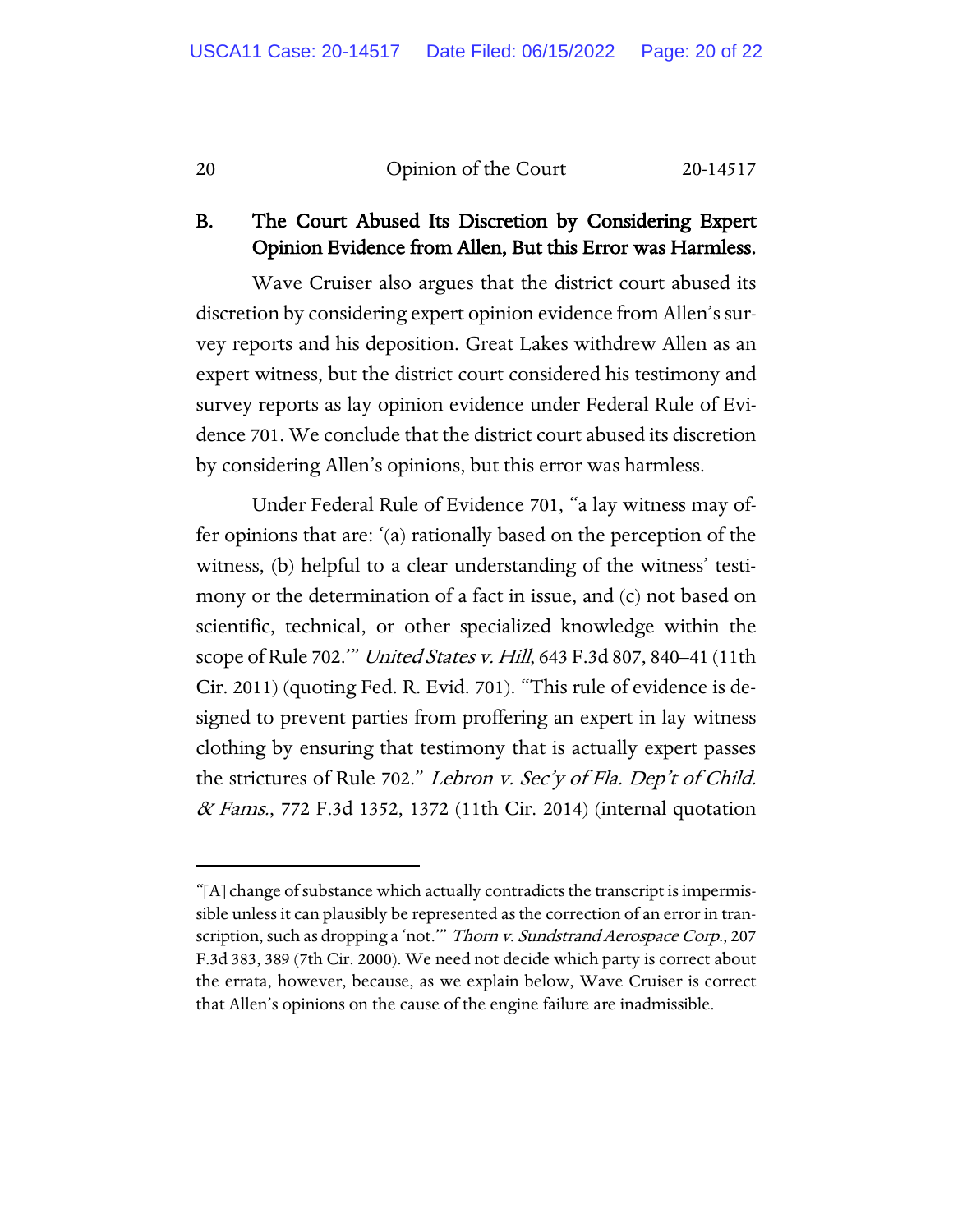marks omitted). Lay opinion testimony cannot "provide specialized explanations or interpretations that an untrained layman could not make if perceiving the same acts or events." United States v. Peoples, 250 F.3d 630, 641 (8th Cir. 2001).

In this case, the district court noted Allen's observation regarding the clamshells found on the intake side of the pump and his speculation that although "such marine organisms would restrict intake flow," these clams likely did not since "there was no evidence of the engine overheating." Doc. 56 at 5. It also considered Allen's opinion that the elongation of one of the engine's connecting rods was the kind of damage that occurred over a period of time. In addition, the district court took into account Allen's opinion that "there was excess friction at the cylinder one and six connecting rod journal and an internal engine failure did occur in this area." Doc. 56 at 6. The district court correctly considered Allen's testimony about the presence of clams and that the connecting rod was elongated because this testimony was "based on [his] firsthand knowledge" and observations. United States v. Rivera, 780 F.3d 1084, 1094 (11th Cir. 2015) (internal quotation marks omitted). Likewise, it was within the district court's discretion to consider Allen's statement that there was excess friction on cylinders one and six because it, too, was based on his observations of the engine parts. But the inferences Allen drew, that the clams did not cause the engine to overheat and fail, that the elongation took place over a period of time, and that the excess friction at cylinders one and six was connected to the engine failure, "blurs into supposition and